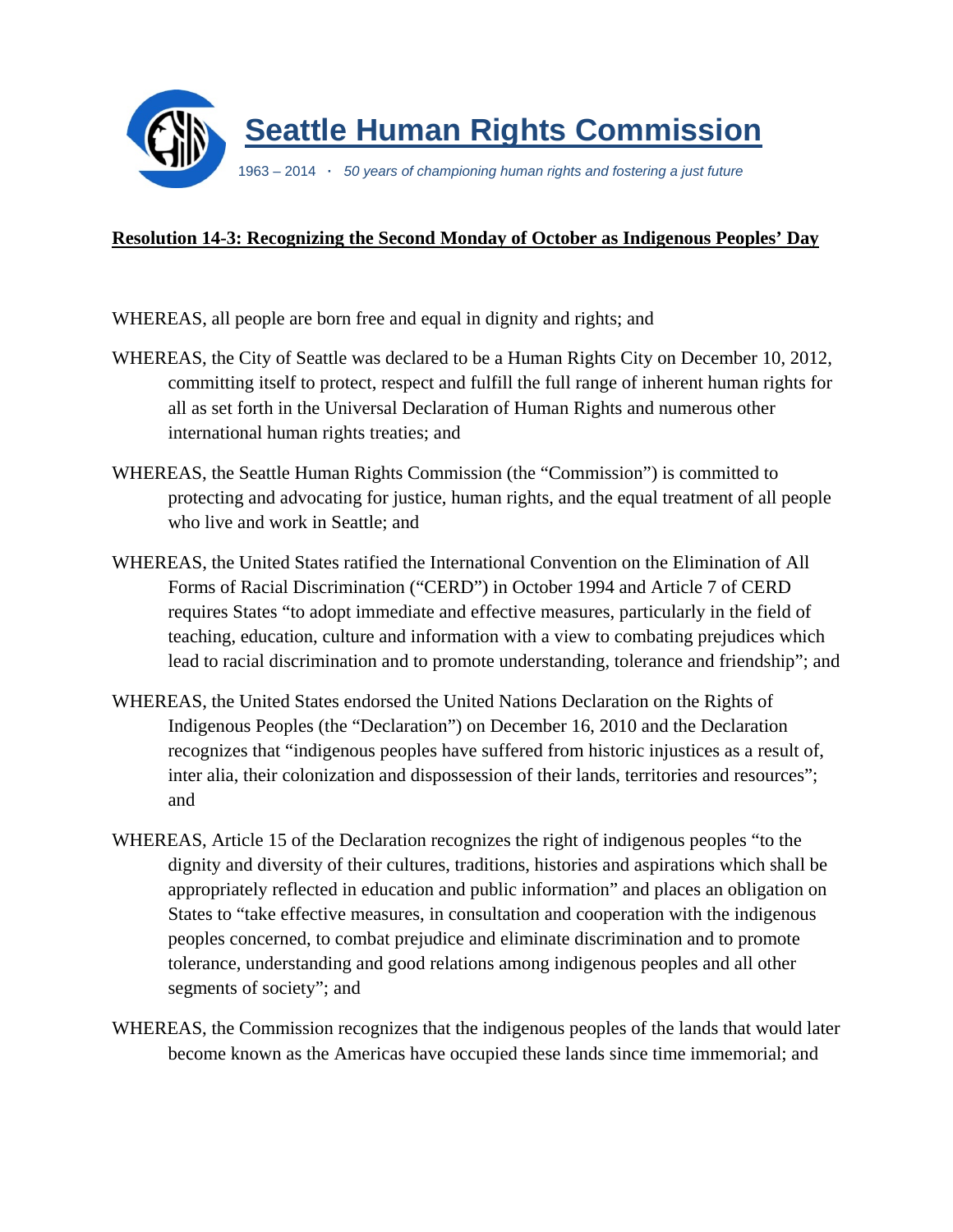- WHEREAS, the Commission recognizes that the celebration of Christopher Columbus and his alleged 1492 discovery of the lands that would later become known as the Americas works to celebrate an era of colonization and dispossession of indigenous peoples' homelands, as well as the decimation of entire groups of indigenous peoples from North and South America; and
- WHEREAS, the Commission recognizes the dignity and diversity of the cultures, traditions, histories and aspirations of the City of Seattle's indigenous peoples; and
- WHEREAS, the Commission honors the fact that our great City is built upon indigenous peoples' homelands; and
- WHEREAS, the Commission seeks to combat prejudice and eliminate discrimination stemming from colonization and to promote tolerance, understanding and good relations among indigenous peoples and all other segments of our society; and
- WHEREAS, the Commission values the contributions made to our City and our society through indigenous peoples' arts, knowledge, technology, science, philosophy, and culture; and
- WHEREAS, the Commission promotes the closing of the equity gap for indigenous peoples through policies and practices of government entities, organizations, and other public institutions that reflect the experiences of indigenous peoples and honor our nation's indigenous roots, history, and contributions; and
- WHEREAS, Indigenous Peoples' Day was first proposed in 1977 by a delegation of Native Nations to the United Nations-sponsored International Conference on Discrimination Against Indigenous Populations in the Americas; and
- WHEREAS, in 1990 representatives from 120 indigenous nations at the First Continental Conference on 500 Years of Indian Resistance unanimously passed a resolution to transform Columbus Day into an occasion to strengthen the process of continental unity in a struggle towards liberation, and to reveal a more accurate historical record; and
- WHEREAS, in 2011 the Affiliated Tribes of Northwest Indians, representing 59 Tribes from Washington, Oregon, Idaho, Northern California, Western Montana and some Alaskan Tribes, passed resolution #11-OO to "Support to Change Columbus Day (2nd Monday of October) to Indigenous Peoples' Day"; and
- THEREFORE BE IT RESOLVED that the Commission declares its support for the City of Seattle's recognition of Indigenous Peoples' Day on the second Monday in October; and
- NOW THEREFORE BE IT FURTHER RESOLVED that the Commission encourages the Board of Directors for the Seattle Public Schools to mandate that the public schools of our City